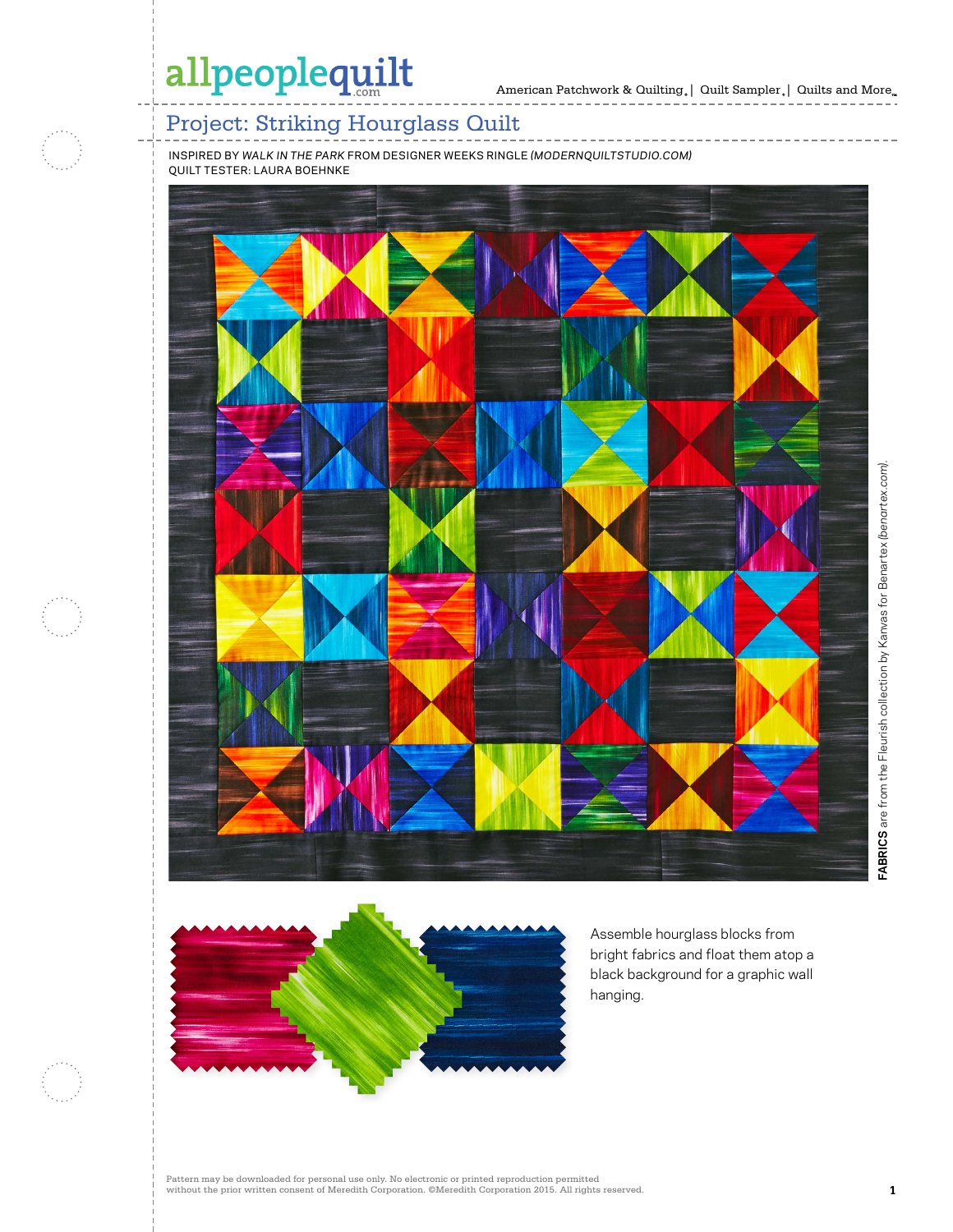# allpeoplequilt

### Project: Striking Hourglass Quilt

#### Materials

- 1 yard total assorted stripes (blocks)
- 3⁄8 yard black stripe (setting squares, border)
- **•** 3⁄8 yard binding fabric
- 11⁄8 yards backing fabric
- **•** 37" square batting

#### Finished quilt: 29" square Finished block: 31⁄2" square

Yardages and cutting instructions are based on 42" of usable fabric width.

Measurements include 1/4" seam allowances. Sew with right sides together unless otherwise stated.

## Cut Fabrics

Cut pieces in the following order.

**From assorted stripes, cut: •** 40—43⁄4" squares **From black stripe, cut:**

- 2-21⁄<sub>2×</sub>29" border strips
- **•** 2—21⁄2×25" border strips
- **•** 9—4" setting squares
- **From binding fabric, cut:**
- 4–2<sup>1</sup>⁄<sub>2×</sub>42" binding strips

#### Assemble Hourglass Blocks

- 1. Use a pencil to mark a diagonal line on wrong side of 20 assorted stripe 43⁄4" squares.
- 2. Layer a marked stripe square atop an unmarked stripe 43⁄4" square. Sew pair together with two seams, stitching 1/4" on each side of drawn line (Diagram 1). Cut pair apart on drawn line and press open to make two triangle-squares. Each should be 43⁄8" square including seam allowances. Repeat to make 40 triangle-squares total.
- **3.** Referring to Diagram 2, cut each triangle-square in half diagonally to make 80 triangles.
- 4. Layer two matching triangles, aligning and pinning through center seams. Sew together to make an hourglass block (Diagram 3). Press seam open. The block should be 4" square including seam allowances. Repeat to make 40 hourglass blocks total.

### Assemble Quilt Top

- 1. Referring to Quilt Assembly Diagram, lay out 40 hourglass blocks and the black stripe setting squares in seven horizontal rows.
- 2. Sew together pieces in each row. Press seams open. Join rows to make quilt center; press seams open. The quilt center should be 25" square including seam allowances.
- 3. Sew black stripe 2<sup>1</sup>/<sub>2</sub>×25" border strips to opposite edges of quilt center. Add black stripe 21⁄2×29" border strips to remaining edges to complete quilt top. Press seams toward border. The quilt top should be 29" square.

### Finish Quilt

- **1.** Layer quilt top, batting, and backing; baste. Quilt as desired.
- 2. Bind with binding strips.